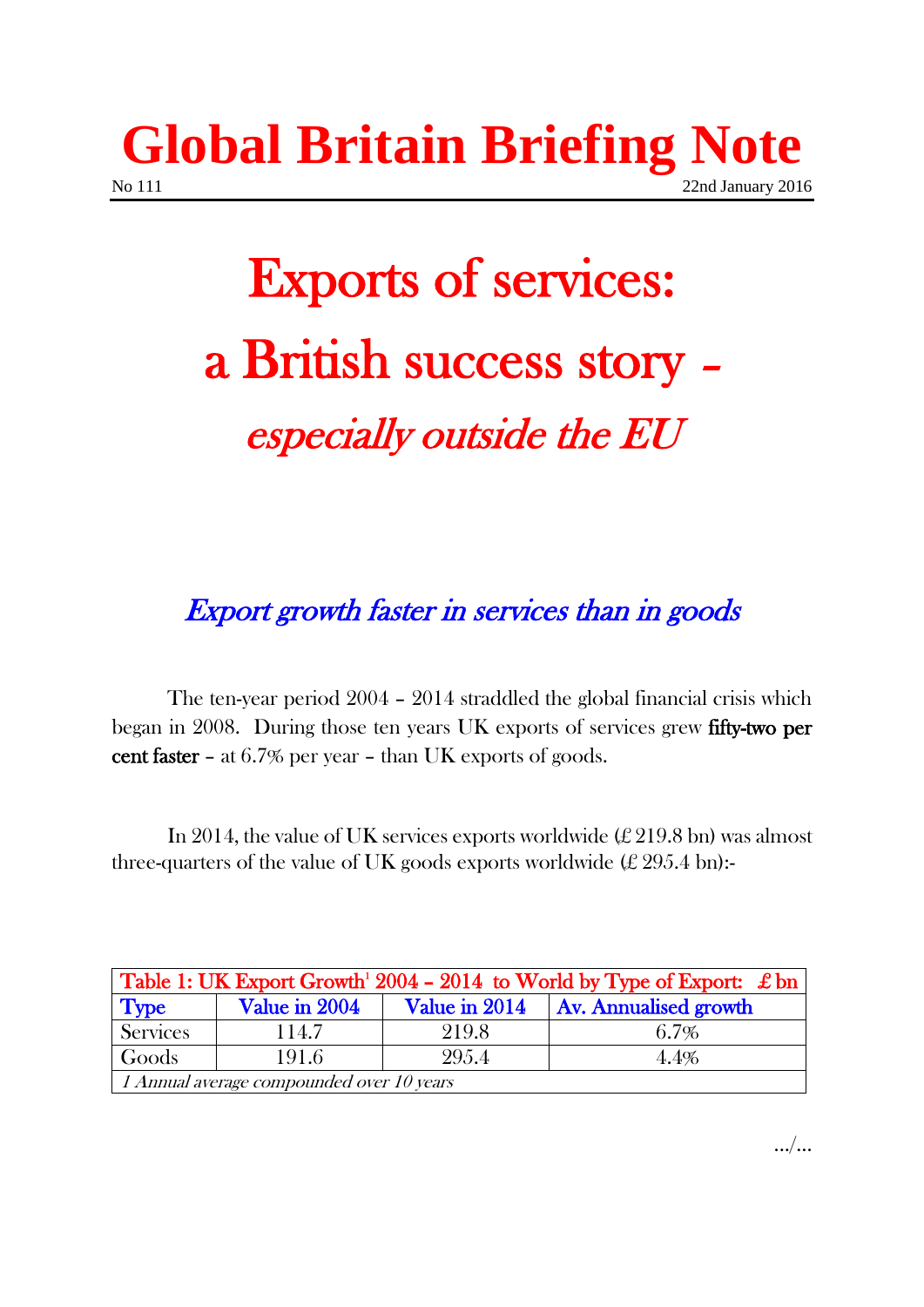## Export growth faster in services to Rest of World than to EU

In the ten-year period 2004 – 2014, British exports of services to the EU grew at a "respectable" average rate of 5.8% per year. (Table 2)

But British exports of services to the Rest of the World ("RoW") grew 26% faster, at an average rate of 7.3% per year. (Table 2)

The value of British exports of services outside the EU was 70% greater than the value of British exports of services to the EU in 2014. (Table 2)

| Table 2: Growth <sup>1</sup> in UK Services Exports: EU versus RoW: $2004 - 2014$ : £ bn |       |       |                                                       |  |  |
|------------------------------------------------------------------------------------------|-------|-------|-------------------------------------------------------|--|--|
| <b>Destination</b>                                                                       |       |       | Value in 2004   Value in 2014   Av. Annualised Growth |  |  |
| To Rest of World                                                                         | 68.2  | 138.5 | 7.3%                                                  |  |  |
| To EU                                                                                    | 46.5  | 81.3  | 5.8%                                                  |  |  |
| To World                                                                                 | 114.7 | 219.8 | 6.7%                                                  |  |  |
| 1 Annual average compounded over 10 years                                                |       |       |                                                       |  |  |

## Export growth in services fastest in "Insurance & Pension Services"

| Table 3: Growth' in UK Services Exports by Category: 2004 - 2014: £ bn |          |                 |                       |
|------------------------------------------------------------------------|----------|-----------------|-----------------------|
| Category                                                               | Value in | <b>Value in</b> | <b>Av. Annualised</b> |
|                                                                        | 2004     | 2014            | <b>Growth</b>         |
| Financial                                                              | 24.7     | 49.2            | 7.1%                  |
| Travel                                                                 | 15.6     | 28.3            | $6.1\%$               |
| <b>Transport</b>                                                       | 17.1     | 26.7            | 4.6%                  |
| Insurance & pension services                                           | 7.8      | 20.1            | 9.9%                  |
| Telecoms, computer &                                                   | 7.9      | 16.3            | 7.5%                  |
| information services                                                   |          |                 |                       |
| Other services                                                         | 41.6     | 79.2            | 6.7%                  |
| <b>Totals: World</b>                                                   | 114.7    | 219.8           | 6.7%                  |
| 1 Annual average compounded over 10 years                              |          |                 |                       |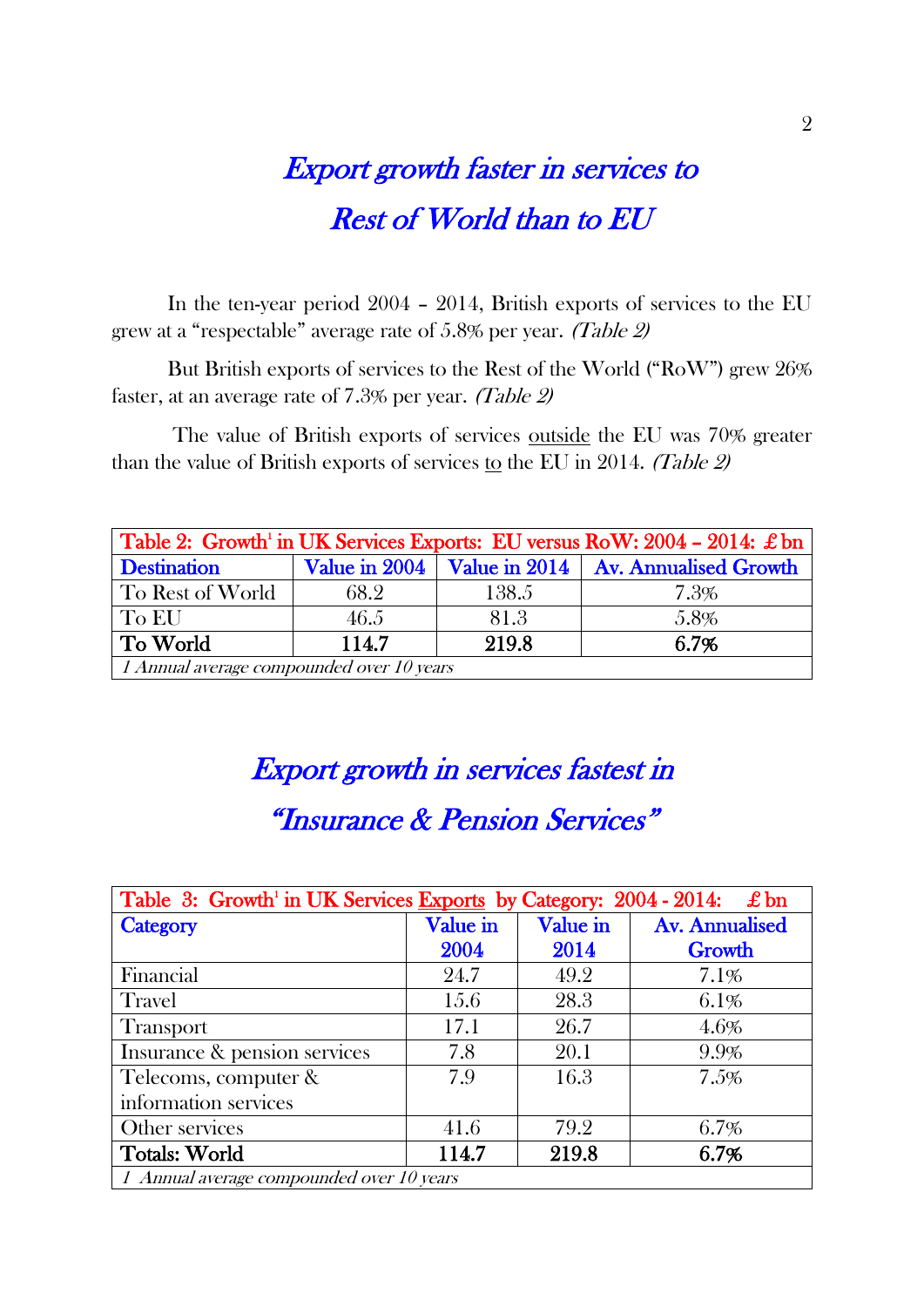By category of services, the biggest by export value was **Financial** (Table  $\beta$ ) above), while the fastest growing, at an annual average of almost ten per cent, was Insurance & Pension Services.

"Travel" includes expenditure by non-residents on holidays and business trips in the UK. "Transport" includes the cost of shipments of cargo by air, sea and land.

### Rate of growth in imports of services lower than rate of growth in exports of services

On the "Import" side (Table 4 below) expenditure by UK residents on overseas holidays is included in the "Travel" category.

| Table 4: Growth' in UK Services Imports<br>by Category: $2004 - 2014$ : £ bn |          |          |                       |  |
|------------------------------------------------------------------------------|----------|----------|-----------------------|--|
| Category                                                                     | Value in | Value in | <b>Av. Annualised</b> |  |
|                                                                              | 2004     | 2014     | Growth                |  |
| Financial                                                                    | 5.6      | 10.0     | $6.0\%$               |  |
| Travel                                                                       | 32.1     | 38.4     | 1.8%                  |  |
| <b>Transport</b>                                                             | 18.3     | 19.4     | $0.6\%$               |  |
| Insurance & pension services                                                 | 4.0      | 1.4      | negative              |  |
| Telecoms, computer &                                                         | 4.3      | 9.4      | 8.1%                  |  |
| information services                                                         |          |          |                       |  |
| Other services                                                               | 23.7     | 52.0     | 8.2%                  |  |
| <b>Totals: World</b>                                                         | 88.0     | 130.6    | 4.0%                  |  |
| 1 Annual average compounded over 10 years                                    |          |          |                       |  |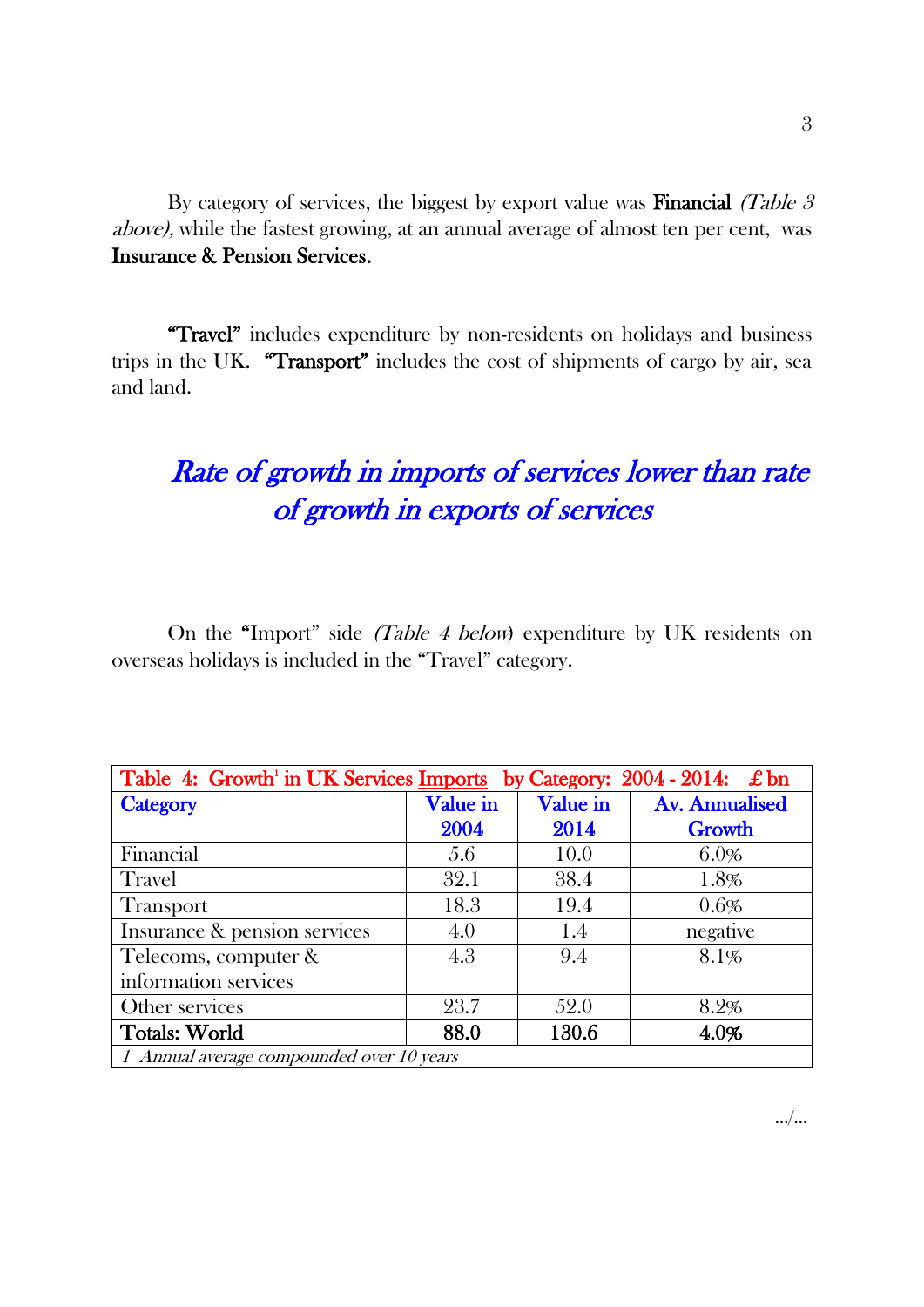Table 5 below, listing the "balances" - the differences between the values of exports and imports - shows that in aggregate the UK services sector more than tripled its surplus with the rest of the world between 2004 and 2014, from  $\pounds 26.8$ bn to £ 89.1 bn.

Only the "Travel" category still recorded a balance of payments deficit in 2014, of  $\pounds$  10.1 bn, but significantly smaller than that recorded ten years earlier.

| Table 5: Balances on UK Trade in Services by Category: 2004 - 2014: £ bn |               |               |  |
|--------------------------------------------------------------------------|---------------|---------------|--|
| Category                                                                 | Value in 2004 | Value in 2014 |  |
| Financial                                                                | $+19.1$       | $+39.2$       |  |
| <b>Travel</b>                                                            | (16.5)        | (10.1)        |  |
| <b>Transport</b>                                                         | (1.2)         | $+7.3$        |  |
| Insurance + pension services                                             | $+3.8$        | $+18.7$       |  |
| Telecoms, computer & info services                                       | $+3.7$        | $+6.9$        |  |
| Other services                                                           | $+17.9$       | $+27.2$       |  |
| <b>Totals: World</b>                                                     | $+26.8$       | $+89.1$       |  |
| + means UK surplus; () means UK deficit                                  |               |               |  |

*Source: The Pink Book 2015, 30th October 2015, [www.statistics.gov.uk](http://www.statistics.gov.uk/) > Economy > Balance of Payments > The Pink Book 2015 > "PinkBook2015detailedGeographicalData.pdf"> Tables 3.1, 9.1, 9.2, 9.4 and 9.5.* from which the statistical data summarised in this Briefing Note is extracted.